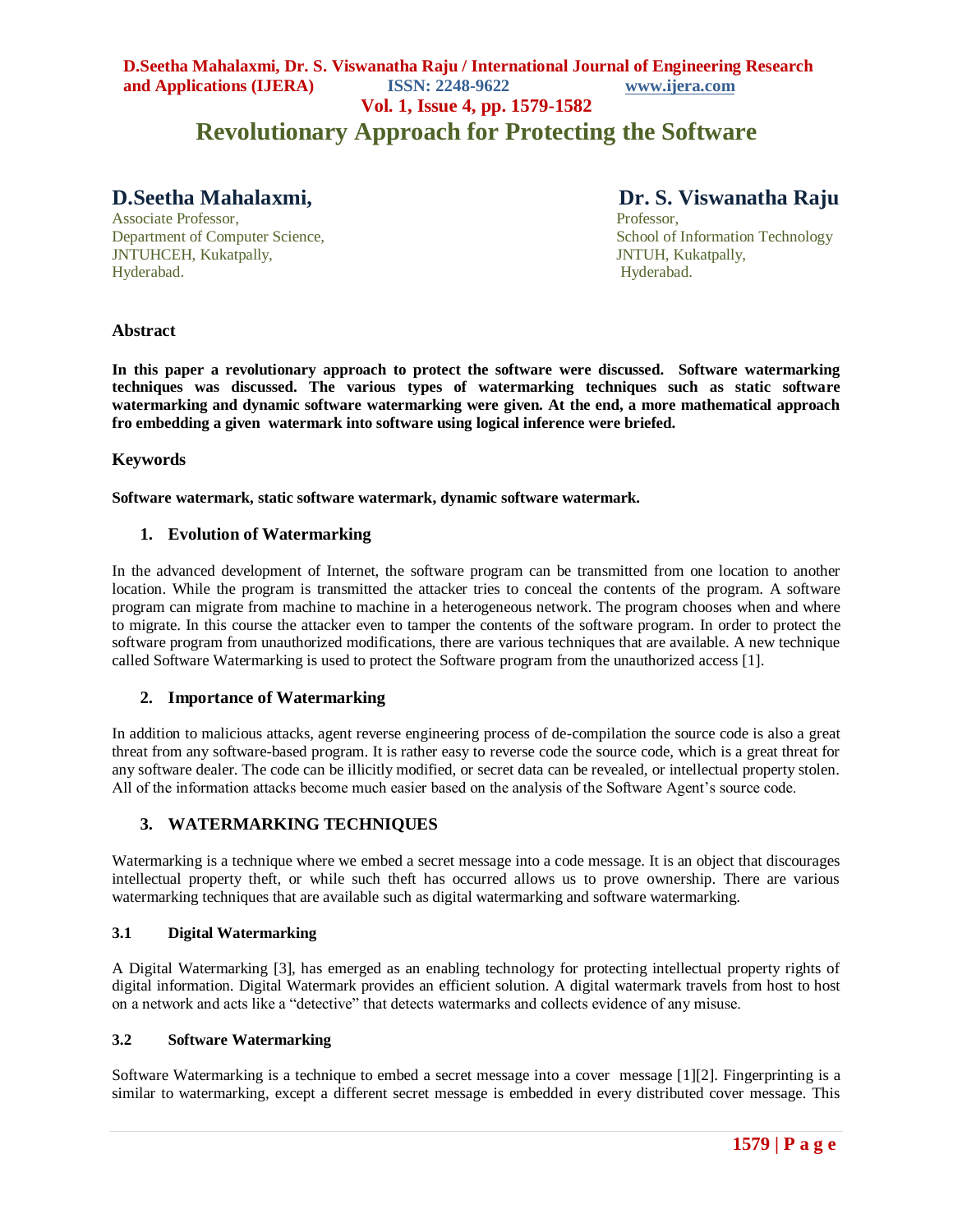# **D.Seetha Mahalaxmi, Dr. S. Viswanatha Raju / International Journal of Engineering Research and Applications (IJERA) ISSN: 2248-9622 www.ijera.com**

# **Vol. 1, Issue 4, pp. 1579-1582**

may allow us not only to detect when theft has occurred but also to trace the copyright violator. There are two different types of software watermarking, they are static software watermarking and dynamic software watermarking.

#### **3.2.1 Static Software Watermarking**

Static Watermarks [1] are stored in the application execution itself. There are two types of Static Software Watermarking. They are Code Watermarks and Data Watermarks.

#### **Code Watermarks**

Code Watermarks are stored in sections of the executable that contains instructions.

#### **Data Watermarks**

Here Watermarks are stored in any other section, including headers, string section, debugging information section and etc.

#### **Advantages of Static Data Watermarks are:**

They are easy to construct and recognize.

#### **Disadvantages:**

They are susceptible to distortive attacks by obfuscation. In simplest way it breaks all strings into sub strings, which are then scattered over the executable. This makes the watermark recognition nearly impossible.

#### **3.2.2 Dynamic Software Watermarking**

Dynamic Watermarks are stored in a program execution state, rather than code itself. There are three kinds of Dynamic Watermarks. In each case the application is run with a predetermined input sequence which makes the application enter a state which represents the watermark. The method differs in which part of the program state the watermark is stored, and in the way it is extracted.

#### **Easter Egg Watermark**

A piece of code that gets activated for a given input. The defining characteristics of an Easter Egg Watermark is that it performs some action that is immediately perceptible by the user, making watermark execution trivial. The main problem with Easter Egg Watermark is that they seem to be easy to locate. Once the right input sequence has been discovered, standard-debugging techniques will allow us to trace the location of the Watermark in the executable and then remove or disable it completely.

#### **Dynamic Data Structure Watermark**

Here Watermarks are embedded within the global declaration of a program. The watermark is extracted by examining the current values held in a variable, after the end of the input sequence has been reached. This can be done using either a dedicated watermark extraction routine, which is linked, with the executing program or by running under a debugger.

#### **Dynamic Execution Trace Watermark**

A Watermark is embedded within the trace of the program as it is being run with a particular input. The watermark is extracted by monitoring some property of the address trace or the sequence of the operation executed.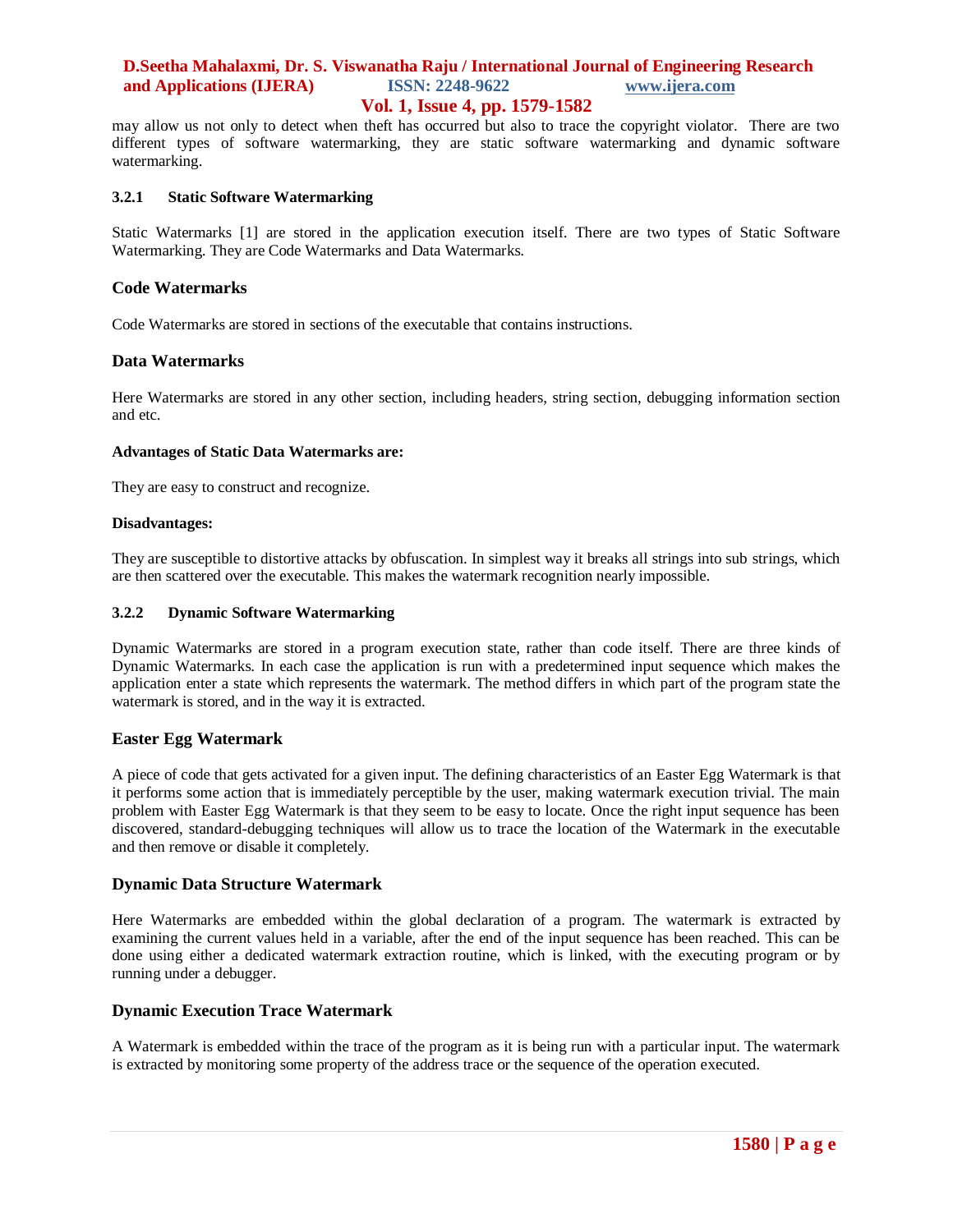# **D.Seetha Mahalaxmi, Dr. S. Viswanatha Raju / International Journal of Engineering Research and Applications (IJERA) ISSN: 2248-9622 www.ijera.com**

## **Vol. 1, Issue 4, pp. 1579-1582**

# **4. Characteristics of Software Watermarking**

The characteristics of any steganograhy can be given by taking data rate, stealthy and resilience into consideration.

#### **Data Rate**

The quantity of the hidden data that can be embedded within the cover message.

#### **Stealthy**

Expresses how imperceptible the embedded is to an observer.

#### **Resilience**

Expresses the hidden messages degree of immunity to attack by the adversary.

#### **5. Attacks On Watermarking System**

In order to evaluate the quality of watermarking scheme we must also know how well it stands to the various types of attacks. There are mainly three kinds of attacks that are possible. They are:

#### **Subtractive Attack**

An effective Subtractive attack is one where the watermark can be successfully removed.

#### **Distortive Attack**

An effective Distortive attack is one where additional watermark can be transformed in such a way that cannot be detected.

#### **Additive Attack**

An effective Additive attack where additional watermarks are embedded in order that original message can never be identified.

#### **6. Designing Issues**

There are mainly three issues that we have to consider while designing the Software Watermark Technique.

#### **Required Data Rate:**

The size of the watermark must be irrespective when compared to the size of the original program.

#### **Form of Cover Program:**

The transmission of a program on a heterogeneous network.

#### **Expected Threat Model:**

The threats that are expected are reverse engineering, tapering on a given piece of software program, and so on.